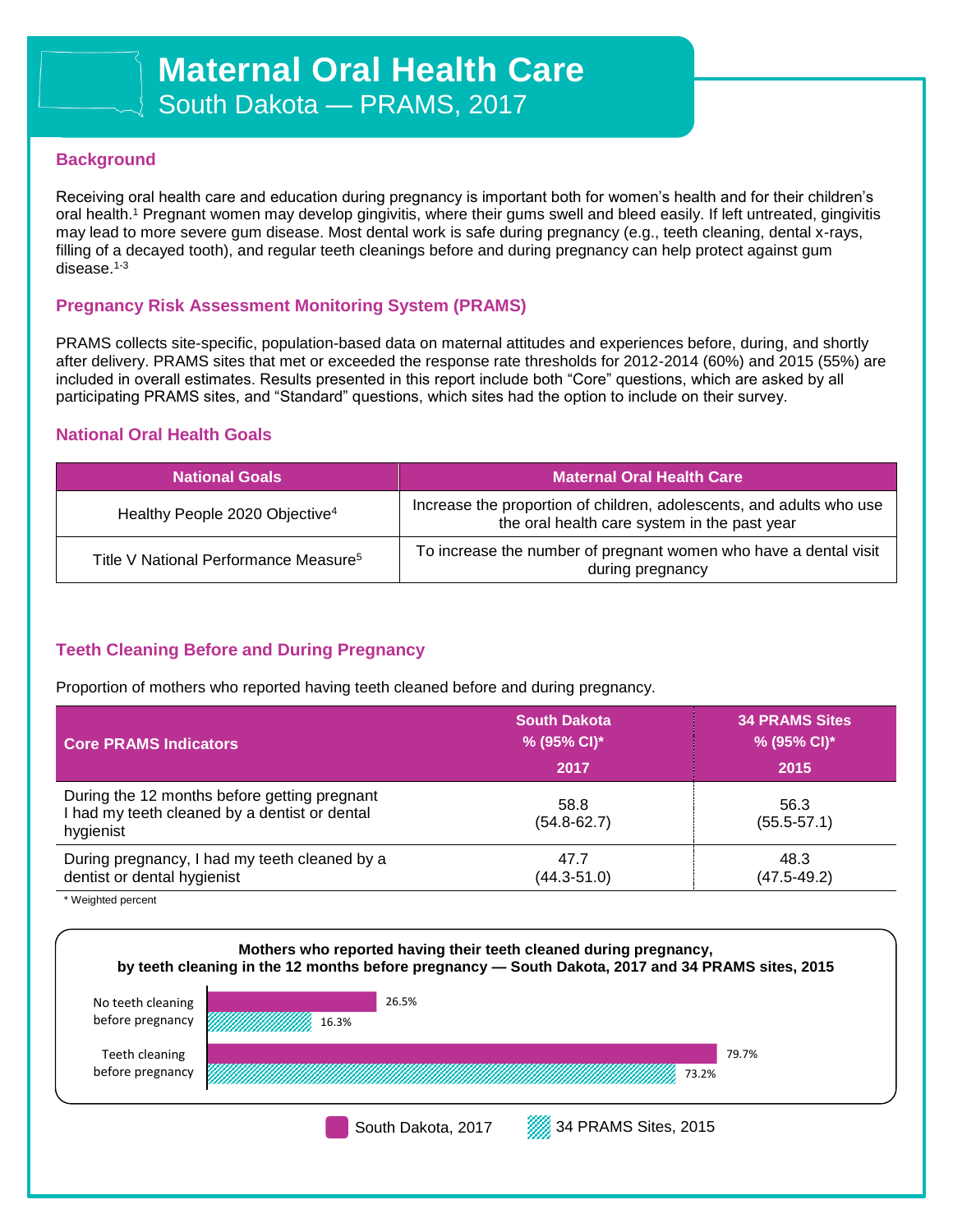# South Dakota PRAMS: Maternal Oral Health

## **Who Had Their Teeth Cleaned Before Pregnancy?**

Care<br>Care de la provincia<br>Care de la provincia



# **Who Had Their Teeth Cleaned During Pregnancy?**